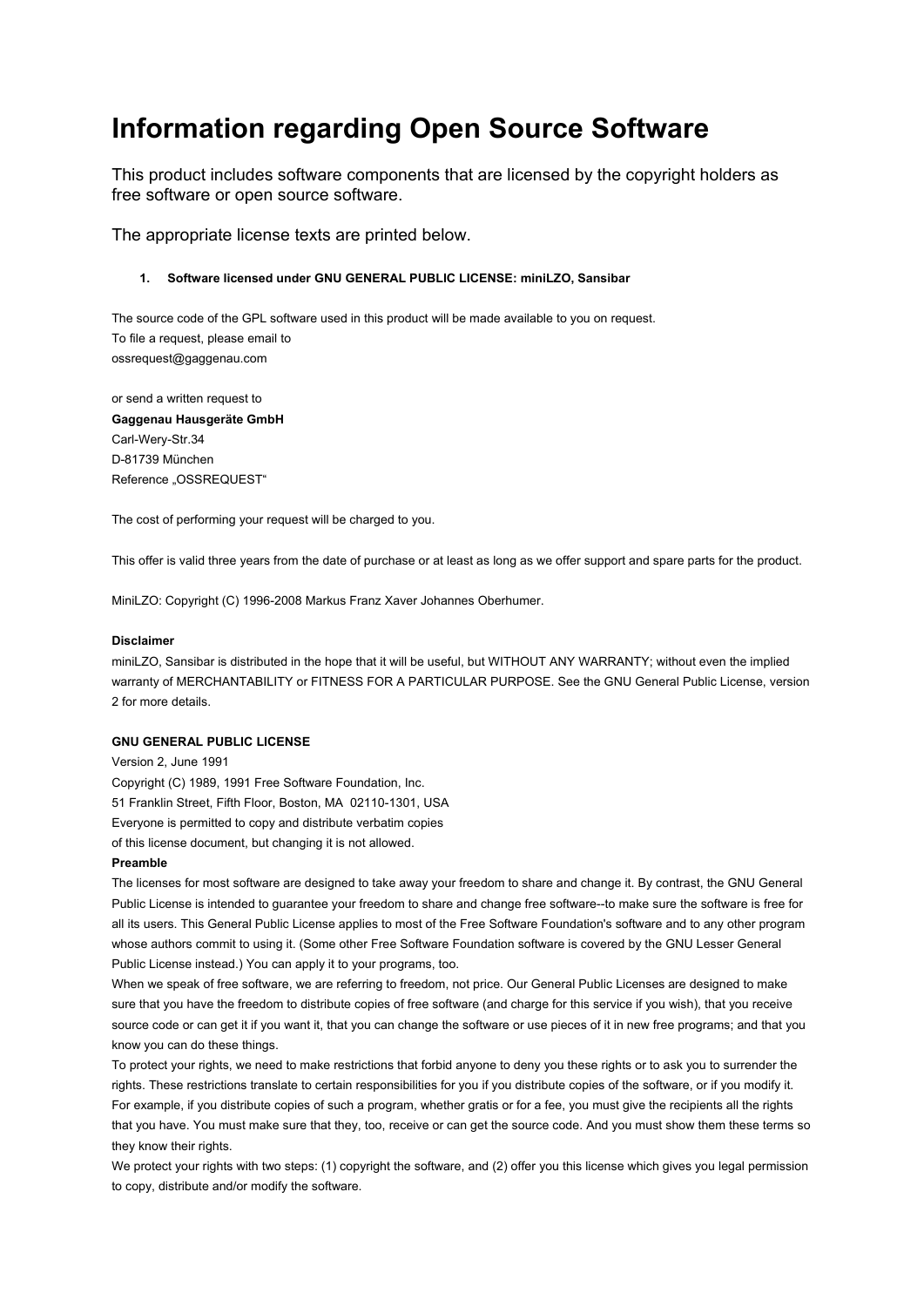Also, for each author's protection and ours, we want to make certain that everyone understands that there is no warranty for this free software. If the software is modified by someone else and passed on, we want its recipients to know that what they have is not the original, so that any problems introduced by others will not reflect on the original authors' reputations. Finally, any free program is threatened constantly by software patents. We wish to avoid the danger that redistributors of a free program will individually obtain patent licenses, in effect making the program proprietary. To prevent this, we have made it clear that any patent must be licensed for everyone's free use or not licensed at all.

The precise terms and conditions for copying, distribution and modification follow.

TERMS AND CONDITIONS FOR COPYING, DISTRIBUTION AND MODIFICATION

0. This License applies to any program or other work which contains a notice placed by the copyright holder saying it may be distributed under the terms of this General Public License. The "Program", below, refers to any such program or work, and a "work based on the Program" means either the Program or any derivative work under copyright law: that is to say, a work containing the Program or a portion of it, either verbatim or with modifications and/or translated into another language. (Hereinafter, translation is included without limitation in the term "modification".) Each licensee is addressed as "you". Activities other than copying, distribution and modification are not covered by this License; they are outside its scope. The act of running the Program is not restricted, and the output from the Program is covered only if its contents constitute a work based on the Program (independent of having been made by running the Program). Whether that is true depends on what the Program does.

1. You may copy and distribute verbatim copies of the Program's source code as you receive it, in any medium, provided that you conspicuously and appropriately publish on each copy an appropriate copyright notice and disclaimer of warranty; keep intact all the notices that refer to this License and to the absence of any warranty; and give any other recipients of the Program a copy of this License along with the Program.

You may charge a fee for the physical act of transferring a copy, and you may at your option offer warranty protection in exchange for a fee.

2. You may modify your copy or copies of the Program or any portion of it, thus forming a work based on the Program, and copy and distribute such modifications or work under the terms of Section 1 above, provided that you also meet all of these conditions:

a) You must cause the modified files to carry prominent notices stating that you changed the files and the date of any change. b) You must cause any work that you distribute or publish, that in whole or in part contains or is derived from the Program or any part thereof, to be licensed as a whole at no charge to all third parties under the terms of this License.

c) If the modified program normally reads commands interactively when run, you must cause it, when started running for such interactive use in the most ordinary way, to print or display an announcement including an appropriate copyright notice and a notice that there is no warranty (or else, saying that you provide a warranty) and that users may redistribute the program under these conditions, and telling the user how to view a copy of this License. (Exception: if the Program itself is interactive but does not normally print such an announcement, your work based on the Program is not required to print an announcement.) These requirements apply to the modified work as a whole. If identifiable sections of that work are not derived from the

Program, and can be reasonably considered independent and separate works in themselves, then this License, and its terms, do not apply to those sections when you distribute them as separate works. But when you distribute the same sections as part of a whole which is a work based on the Program, the distribution of the whole must be on the terms of this License, whose permissions for other licensees extend to the entire whole, and thus to each and every part regardless of who wrote it. Thus, it is not the intent of this section to claim rights or contest your rights to work written entirely by you; rather, the intent is to

exercise the right to control the distribution of derivative or collective works based on the Program.

In addition, mere aggregation of another work not based on the Program with the Program (or with a work based on the Program) on a volume of a storage or distribution medium does not bring the other work under the scope of this License.

3. You may copy and distribute the Program (or a work based on it, under Section 2) in object code or executable form under the terms of Sections 1 and 2 above provided that you also do one of the following:

a) Accompany it with the complete corresponding machine-readable source code, which must be distributed under the terms of Sections 1 and 2 above on a medium customarily used for software interchange; or,

b) Accompany it with a written offer, valid for at least three years, to give any third party, for a charge no more than your cost of physically performing source distribution, a complete machine-readable copy of the corresponding source code, to be distributed under the terms of Sections 1 and 2 above on a medium customarily used for software interchange; or,

c) Accompany it with the information you received as to the offer to distribute corresponding source code. (This alternative is allowed only for noncommercial distribution and only if you received the program in object code or executable form with such an offer, in accord with Subsection b above.)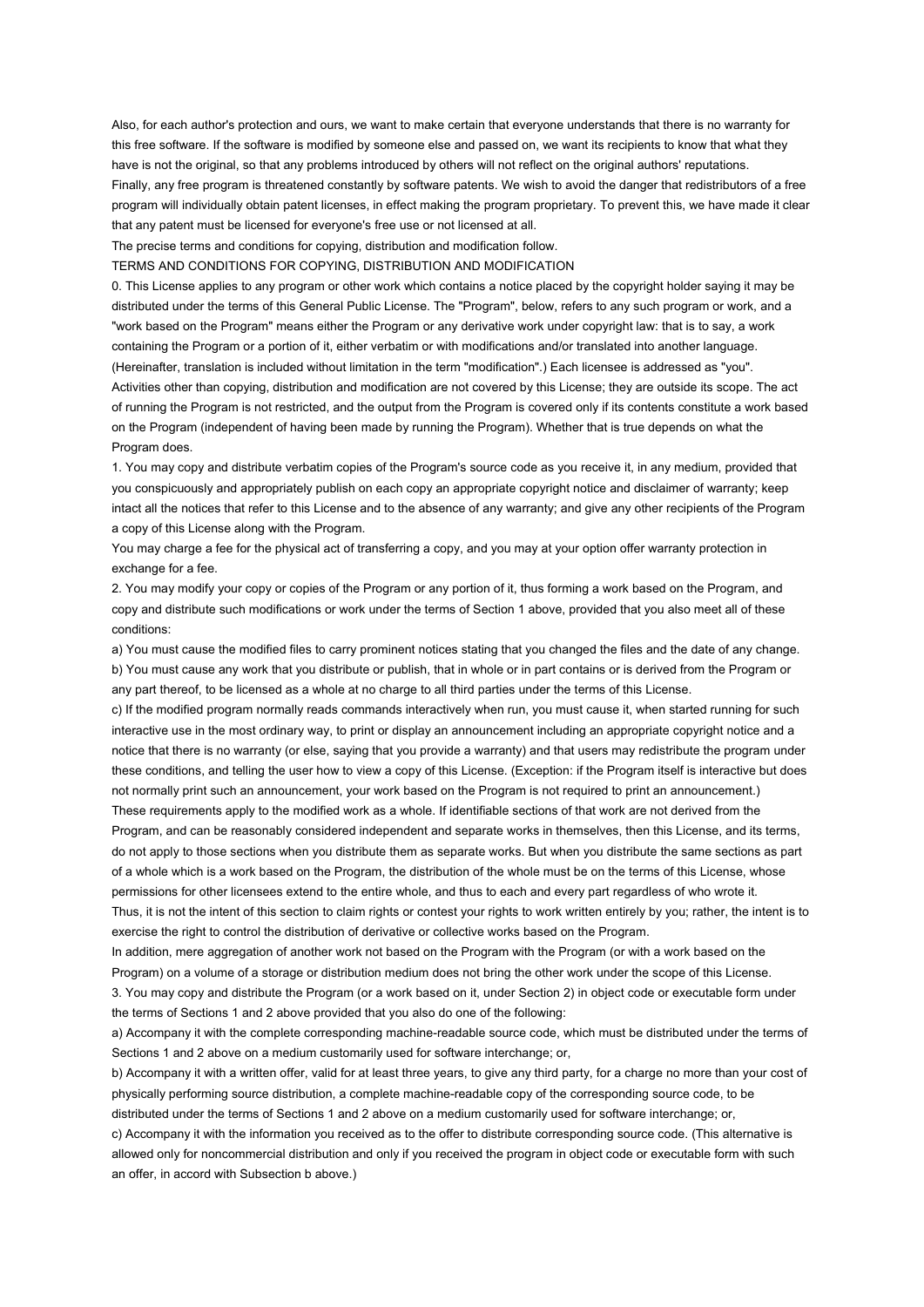The source code for a work means the preferred form of the work for making modifications to it. For an executable work, complete source code means all the source code for all modules it contains, plus any associated interface definition files, plus the scripts used to control compilation and installation of the executable. However, as a special exception, the source code distributed need not include anything that is normally distributed (in either source or binary form) with the major components (compiler, kernel, and so on) of the operating system on which the executable runs, unless that component itself accompanies the executable.

If distribution of executable or object code is made by offering access to copy from a designated place, then offering equivalent access to copy the source code from the same place counts as distribution of the source code, even though third parties are not compelled to copy the source along with the object code.

4. You may not copy, modify, sublicense, or distribute the Program except as expressly provided under this License. Any attempt otherwise to copy, modify, sublicense or distribute the Program is void, and will automatically terminate your rights under this License. However, parties who have received copies, or rights, from you under this License will not have their licenses terminated so long as such parties remain in full compliance.

5. You are not required to accept this License, since you have not signed it. However, nothing else grants you permission to modify or distribute the Program or its derivative works. These actions are prohibited by law if you do not accept this License. Therefore, by modifying or distributing the Program (or any work based on the Program), you indicate your acceptance of this License to do so, and all its terms and conditions for copying, distributing or modifying the Program or works based on it.

6. Each time you redistribute the Program (or any work based on the Program), the recipient automatically receives a license from the original licensor to copy, distribute or modify the Program subject to these terms and conditions. You may not impose any further restrictions on the recipients' exercise of the rights granted herein. You are not responsible for enforcing compliance by third parties to this License.

7. If, as a consequence of a court judgment or allegation of patent infringement or for any other reason (not limited to patent issues), conditions are imposed on you (whether by court order, agreement or otherwise) that contradict the conditions of this License, they do not excuse you from the conditions of this License. If you cannot distribute so as to satisfy simultaneously your obligations under this License and any other pertinent obligations, then as a consequence you may not distribute the Program at all. For example, if a patent license would not permit royalty-free redistribution of the Program by all those who receive copies directly or indirectly through you, then the only way you could satisfy both it and this License would be to refrain entirely from distribution of the Program.

If any portion of this section is held invalid or unenforceable under any particular circumstance, the balance of the section is intended to apply and the section as a whole is intended to apply in other circumstances.

It is not the purpose of this section to induce you to infringe any patents or other property right claims or to contest validity of any such claims; this section has the sole purpose of protecting the integrity of the free software distribution system, which is implemented by public license practices. Many people have made generous contributions to the wide range of software distributed through that system in reliance on consistent application of that system; it is up to the author/donor to decide if he or she is willing to distribute software through any other system and a licensee cannot impose that choice.

This section is intended to make thoroughly clear what is believed to be a consequence of the rest of this License. 8. If the distribution and/or use of the Program is restricted in certain countries either by patents or by copyrighted interfaces, the original copyright holder who places the Program under this License may add an explicit geographical distribution limitation excluding those countries, so that distribution is permitted only in or among countries not thus excluded. In such case, this License incorporates the limitation as if written in the body of this License.

9. The Free Software Foundation may publish revised and/or new versions of the General Public License from time to time. Such new versions will be similar in spirit to the present version, but may differ in detail to address new problems or concerns. Each version is given a distinguishing version number. If the Program specifies a version number of this License which applies to it and "any later version", you have the option of following the terms and conditions either of that version or of any later version published by the Free Software Foundation. If the Program does not specify a version number of this License, you may choose any version ever published by the Free Software Foundation.

10. If you wish to incorporate parts of the Program into other free programs whose distribution conditions are different, write to the author to ask for permission. For software which is copyrighted by the Free Software Foundation, write to the Free Software Foundation; we sometimes make exceptions for this. Our decision will be guided by the two goals of preserving the free status of all derivatives of our free software and of promoting the sharing and reuse of software generally. NO WARRANTY

11. BECAUSE THE PROGRAM IS LICENSED FREE OF CHARGE, THERE IS NO WARRANTY FOR THE PROGRAM, TO THE EXTENT PERMITTED BY APPLICABLE LAW. EXCEPT WHEN OTHERWISE STATED IN WRITING THE COPYRIGHT